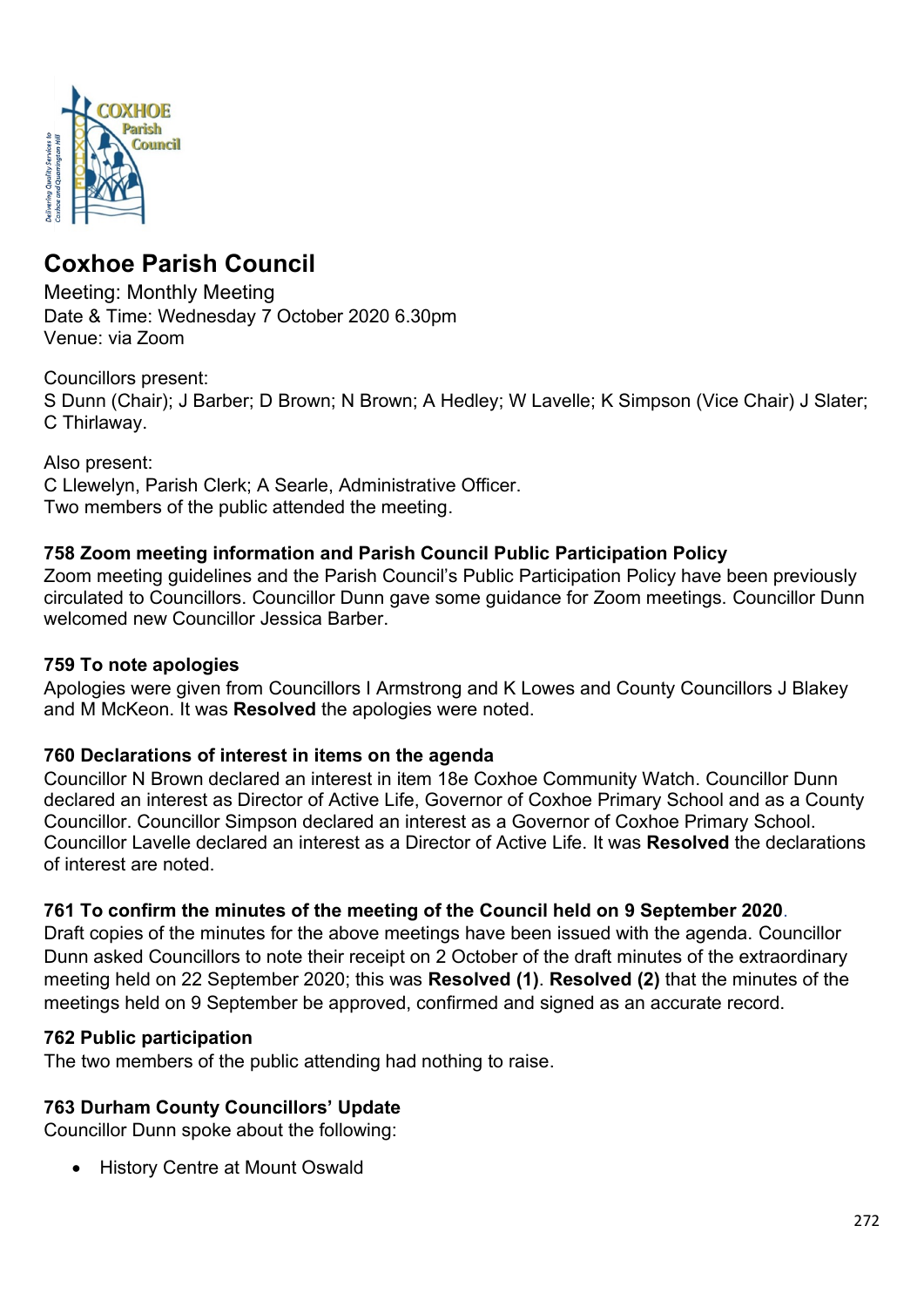• Walk about with Clean and Green Team and Believe Housing at the Grove estate, also discussion about planters to be located in Coxhoe which will be added to next month's Parish Council meeting agenda.

**Resolved** the information is noted.

#### **764 Councillors' reports of attendance at meetings and events on behalf of the Parish Council** No updates.

#### **765 Receipt of Committee minutes**

- a) Draft Youth Strategy Group Minutes 3 September 2020
- b) Approved Youth Strategy Group Minutes 30 January 2020
- c) Approved Events, Environment and Finance Committee Minutes 27 July 2020

The Clerk advised the draft Events, Environment and Finance Committee Minutes 14 September 2020 are not yet available. It was **Resolved** that all the Committee minutes above were received and noted.

#### **766 Financial matters**

a) Finance Report, Bank Reconciliation and Payment Schedule

The Clerk had circulated the Finance Report, the bank reconciliations and cashbook to 30 September 2020 with the agenda.

**Resolved (1)** the bank balances and reconciliations to 30 September are noted.

The Clerk had sent details of employee payments for the month September. **Resolved (2)** the employee payments were noted and approved.

The payments below were submitted for approval.

**October** 

| <b>No</b>      | <b>Payee</b>                                      | <b>Description</b>                                     | <b>Amount</b> |
|----------------|---------------------------------------------------|--------------------------------------------------------|---------------|
| 1              | <b>Staff</b>                                      | Salaries (including backdated pay award)               | £4,425.30     |
| $\overline{2}$ | <b>NEST</b>                                       | <b>Employer &amp; Employees' Pension Contributions</b> | £250.56       |
| $\overline{3}$ | <b>HMRC</b>                                       | <b>Employer Liabilities</b>                            | £1,046.22     |
| $\overline{4}$ | <b>SE</b>                                         | <b>Grounds Maintenance Contract</b>                    | £884.90       |
|                | Landscaping                                       |                                                        |               |
| 5              | <b>Total Business</b><br><b>Photocopier Usage</b> |                                                        | £102.52 &     |
|                |                                                   |                                                        | £12.00        |
| 6              | <b>BT</b>                                         | Landline & internet                                    | £50.64        |
| 7              | <b>ITC</b>                                        | Sophos Internet Security & One drive storage; one      | £46.80        |
|                |                                                   | drive issue                                            |               |
| 8              | Vodafone                                          | 3 x Mobile Phones                                      | £51.01        |
| 9              | Wave Water                                        | <b>Quarrington Hill Allotments Water Supply</b>        | £11.55        |
| 10             | <b>Scottish Power</b>                             | <b>Memorial Garden Lighting</b>                        | £36.00        |
| 11             | <b>MKM Building</b>                               | <b>Skip</b>                                            | £228.00       |
|                | <b>Supplies</b>                                   |                                                        |               |
| 12             | <b>MKM Building</b>                               | Wood & Expanding foam for Pavilion                     | £130.26       |
|                | <b>Supplies</b>                                   |                                                        |               |
| 13             | <b>Thinford</b>                                   | Hanging basket watering                                | £924.00       |
|                | <b>Nurseries</b>                                  |                                                        |               |
| 14             | <b>Rialtas</b>                                    | Rialtas Accounts Software & Support                    | £148.80       |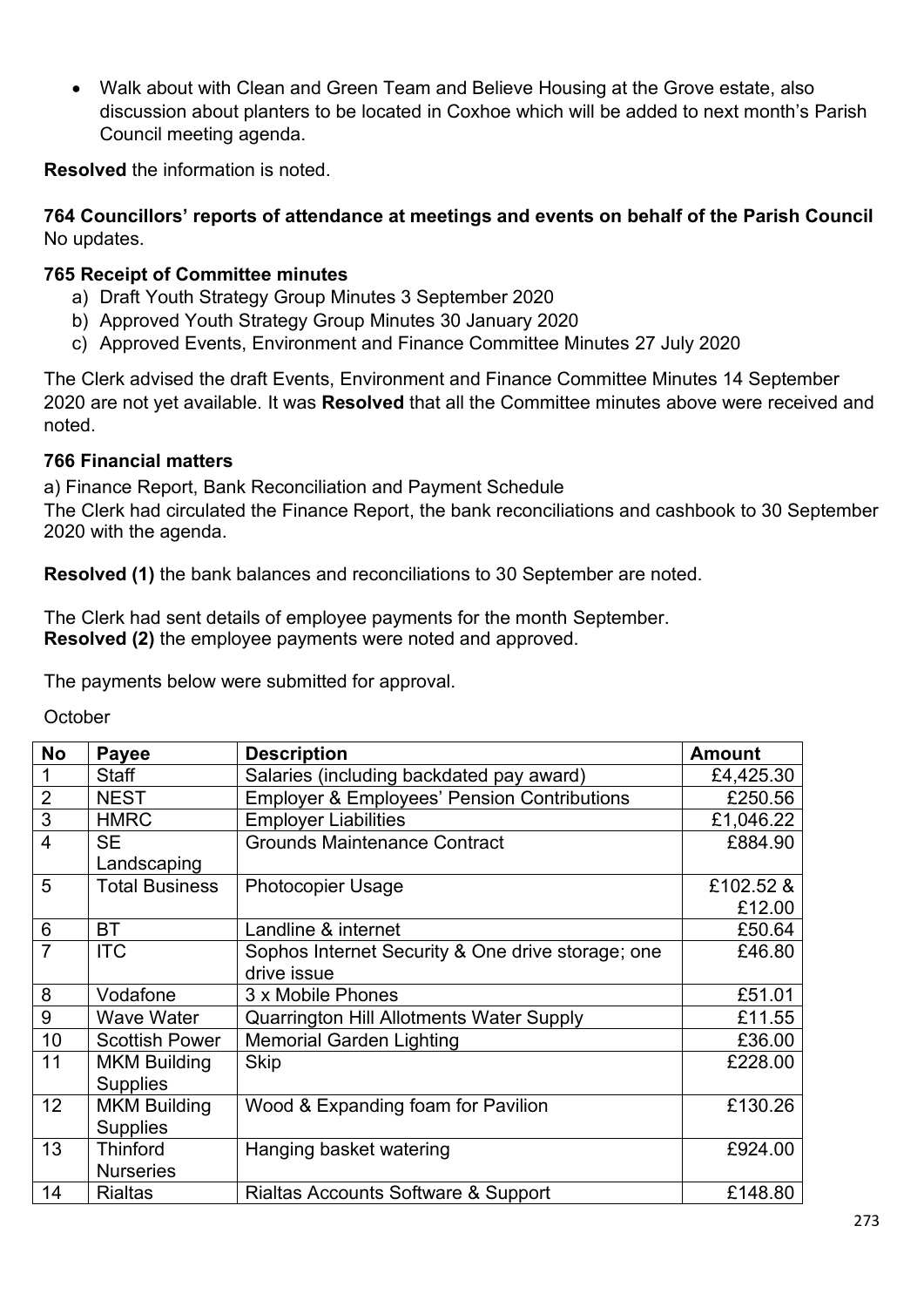| 15 | <b>MKM Building</b><br><b>Supplies</b> | <b>Plaster for Pavilion</b>                       | £12.00 |
|----|----------------------------------------|---------------------------------------------------|--------|
| 16 | Amazon                                 | Coin sorter for youth clubs                       | £23.50 |
| 17 | Zoom                                   | <b>Zoom Subscription</b>                          |        |
| 18 | Items for Summer kids packs<br>Tesco   |                                                   | £13.60 |
| 19 | Home Bargains                          | Cleaning items and coin jar                       | £8.96  |
| 20 | Spar                                   | Mobile Phone Top up                               | £15.00 |
| 21 | <b>Timpsons</b>                        | Noticeboard key copy                              | £7.00  |
| 22 | Post Office                            | Postage for staff letters                         | £7.04  |
| 23 | Amazon                                 | Face shields, first aid and resuscitation shields | £54.14 |
| 24 | Lloyds                                 | <b>Monthly Fee</b>                                | £6.00  |

Please note prices are gross, where VAT applies.

It was **Resolved (3)** the payments are approved.

#### **Monies received (over £100 only)**

| <b>Date</b> | <b>Payee</b>                 | <b>Description</b>    | <b>Amount</b> |
|-------------|------------------------------|-----------------------|---------------|
| 25.09.20    | <b>Scottish Power</b>        | Refund of overpayment | £179.01       |
| 28.09.20    | <b>Durham County Council</b> | Payment of grants for | £5,784.00     |
|             |                              | Tommies (from 2018)   |               |

It was **Resolved (4)** monies received were noted.

#### b) Budget

The Clerk had circulated the budget and advised the budget for 2021 to 2022 would be brought to the next Events, Environment and Finance Committee. It was **Resolved** the information is noted.

## c) Conclusion of Audit 2019 to 2020

The Clerk said she was pleased to advise that for the third year running the Council has clear audited accounts with no major or minor errors. The Clerk thanked the Administration Officer for her support. It was **Resolved** the completed Annual Governance and Accountability Statement and completion letter from the External Auditor were agreed and noted.

## **767 To review and appoint Members to serve on the Parish Council's Committees or Working Groups**

It was **Resolved** that Councillor Barber will join the Youth Strategy Group Committee.

## **768 Clerk's Report**

The Clerk had circulated the Clerk's Report with the agenda.

a) Coxhoe and Quarrington Hill Care and Community Support (III)

The Clerk has begun exploration of foodbank, school uniform bank and baby equipment working with Councillor McKeon, a volunteer and the Village Hall. Also looking into potential funding streams. It was **Resolved** that the Council noted the update.

# b) Matters raised by residents (XVIII)

The Clerk had circulated details of matters raised by residents.

- Off road bikes causing a nuisance
- Advertising trailers
- Councillor from Haswell impressed with both villages flower displays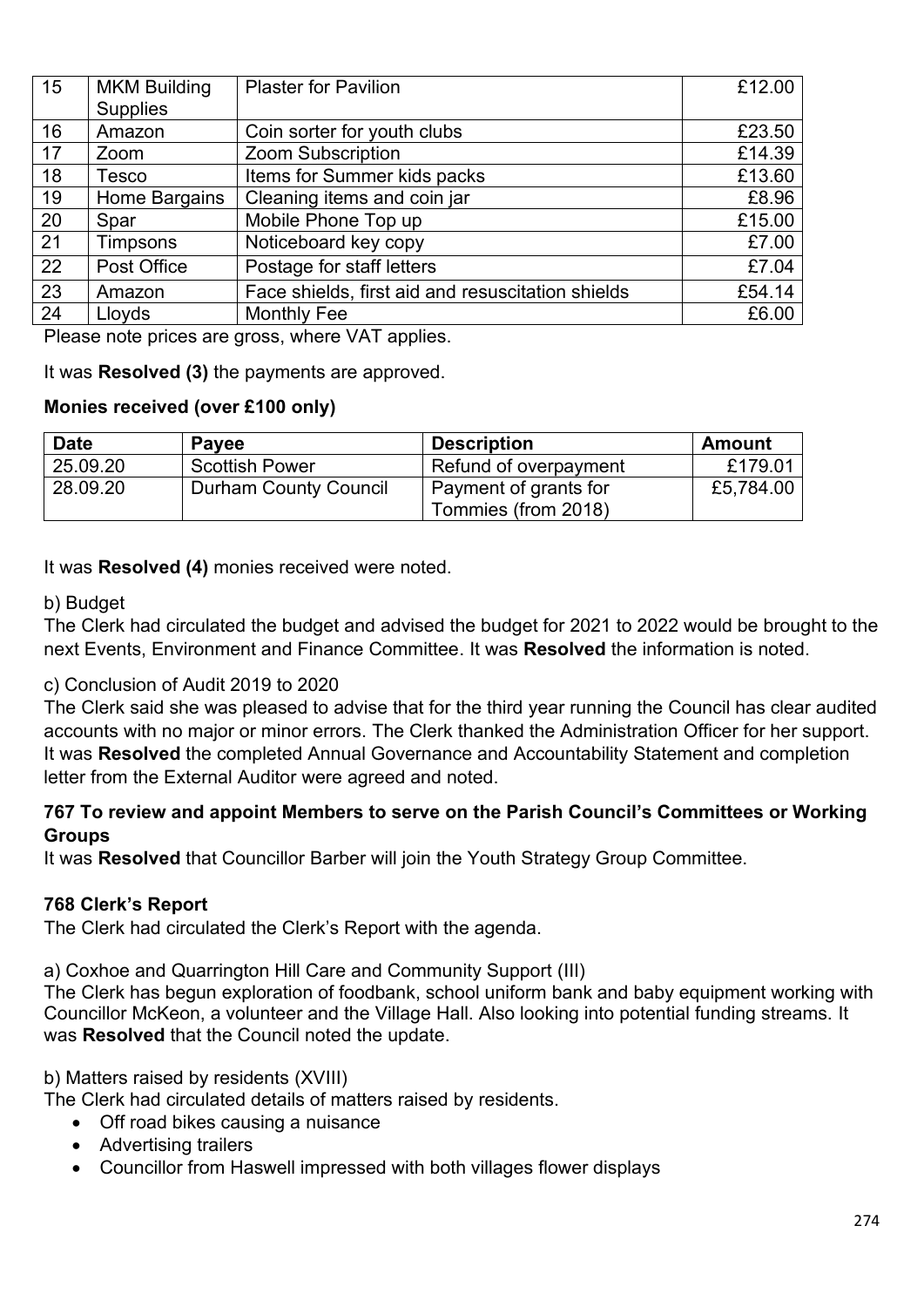It was **Resolved (1)** the concerns of residents are noted. It was **Resolved (2)** to note the Clerk's report.

## **769 Youth Provision**

The Clerk had sent a report with the agenda.

The opening of face to face Youth Clubs had to be postponed due to two years at Coxhoe Primary School self isolating.

The Clerk also advised a funding bid to County Councillors' Neighbourhood Budget had been successful.

Councillor Dunn had declared an interest as a County Councillor.

Councillors passed on their thanks to the team.

It was **Resolved** to note the report and funding bid.

## **770 Planning and Correspondence Report**

A report had been circulated with the agenda.

a) DM/20/02423/FPA Bogma Hall Farm, Coxhoe, DH6 4EN

It was **Resolved** the Council noted the application.

Councillors discussed a very recently published planning application at Grange Farm, Coxhoe, which will be discussed by the Council.

b) To note approved, withdrawn and refused applications

There were no withdrawn or refused applications this period. Approved decisions:

| No & Applicant          | Location              |
|-------------------------|-----------------------|
| DM/17/03523/V0          | Cloud House           |
| C                       | <b>Blackgate East</b> |
| Mr Simon                | Coxhoe                |
| Williams                | Durham                |
|                         | DH64AA                |
| DM/20/01635/PA          | Land To The Rear Of   |
| J D Seymour             | Bogma Avenue          |
|                         | Coxhoe                |
|                         | DH <sub>6</sub> 4EW   |
| DM/20/01364/FPA         | 36 Browning Hill      |
| Mr & Mrs Mawson         | Coxhoe                |
|                         | Durham                |
|                         | DH64SA                |
| DM/20/01585/FPA         | 6 Applegarth          |
| Mr & Mrs Southeran      | Coxhoe                |
|                         | Durham                |
|                         | <b>DH64S</b>          |
| DM/20/01704/FPA         | Norbreck              |
| Mr Philip Ian Mackenzie | Lynn Park Crescent    |
|                         | Coxhoe                |
|                         | Durham                |
|                         | DH64ES                |

It was **Resolved** the approved decisions were noted.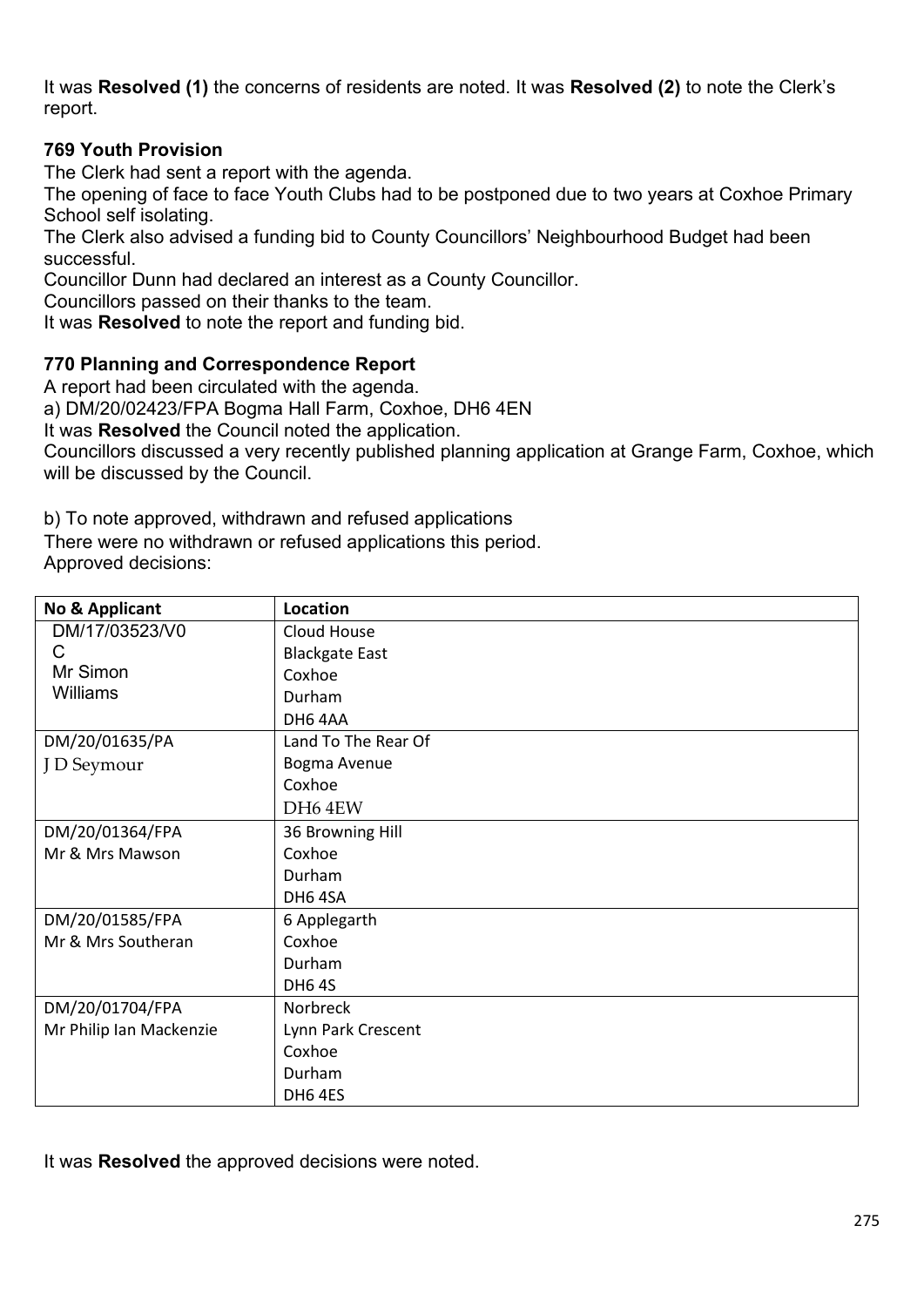## c) Correspondence

#### **Correspondence Received**

|   | Date            | <b>Received From</b>                                                               | Summary                                             |
|---|-----------------|------------------------------------------------------------------------------------|-----------------------------------------------------|
|   | <b>Received</b> |                                                                                    |                                                     |
| 1 | 24.08.20        | <b>Haswell Mencap</b>                                                              | Request for help to Parish Councils and             |
|   |                 |                                                                                    | Corporate Support                                   |
| 2 | 01.09.20        | Durham County Council (DCC)<br><b>Environment &amp; Design/Business</b><br>Support | Environment Awards 2020                             |
| 3 | 07.09.20        | DCC Environment & Design/Business<br>Support                                       | Heritage Open Days 2020                             |
| 4 | 11.09.20        | <b>DCC Cllr Simon Henig</b>                                                        | Update on Council Services Stakeholder Briefing     |
| 5 | 11.09.20        | <b>IDCC Press Team</b>                                                             | <b>Taxi Consultation</b>                            |
| 6 | 14.09.20        | <b>East Durham Rural Corridor AAP</b>                                              | <b>Funding Available</b>                            |
| 7 | 15.09.20        | S Ragg CDALC                                                                       | Cancellation of CDALC 2020 AGM                      |
| 8 | 17.09.20        | DCC Chief Executive                                                                | Urgent announcement on new Covid 19<br>restrictions |
| 9 | 21.09.20        | Durham County Council                                                              | Inspector's Response to County Durham Plan          |

It was **Resolved (1)** the correspondence was noted.

#### **Bulletins**

|    | Date<br><b>Received</b> | <b>Received From</b> | <b>Summary</b>             |
|----|-------------------------|----------------------|----------------------------|
| 11 | 07.09.20                | <b>INALC</b>         | Chief Executive's Bulletin |
| 12 | 11.09.20                | <b>INALC</b>         | Chief Executive's Bulletin |

It was **Resolved (2)** the bulletins were noted.

d) To consider a response to the Government's 'Planning for the Future' White Paper Consultation The Government has issued 'Planning for the Future' White Paper Consultation on planning. The principal planning decisions may be taken when a local plan is produced which has just been done in County Durham, therefore the Parish may well want to input carefully when the next one is developed. The Clerk is attending County Durham Association of Local Councils training about this next week and then a response to be done. It was **Resolved** to agree the Clerk to respond to consultation including ensuring local councils and communities are engaged and listened to when it comes to planning, and stating opposition to moves which centralise planning decisions.

#### **771 Neighbourhood Planning**

The Clerk had circulated a report. Information regarding attending a working group online meeting will be issued in the forthcoming Chronicle. Discussion regarding a questionnaire to be issued also with the Chronicle. It was **Resolved** to note the report.

#### **772 Chronicle and Community Consultation**

The Clerk had circulated a report. The next issue of the Chronicle should include consultation with the community on the following: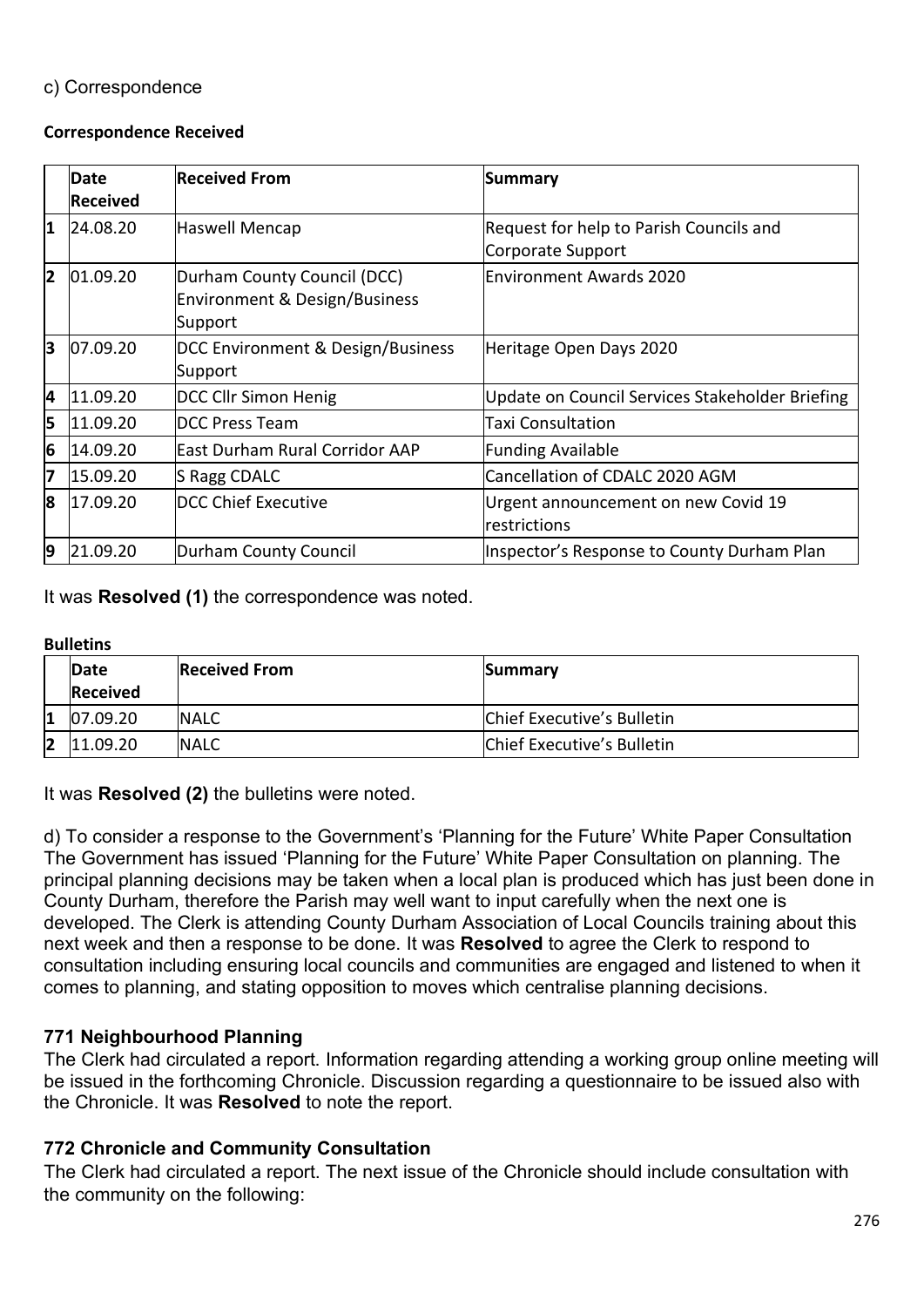- a) Traffic problems in Cornforth Lane
- b) Neighbourhood Planning in Coxhoe
- c) Neighbourhood Planning and Planting at Quarrington Hill
- d) Quarrington Hill Churchyard
- e) Parking in Coxhoe
- f) Old School Site and GP Surgery

Draft questions were circulated, and it was discussed how to link these to the website and Facebook with the use of Microsoft forms and also the use of a QR Code being set up. The Clerk said the Parish Council needs to be realistic as to what the Parish is in control of, and to manage expectations of the public. It was **Resolved (1)** that suggestions would be circulated before the Chronicle is sent to print and would be included in the next Chronicle edition. It was **Resolved (2)** the Clerk delegated to approve payment for a larger Chronicle of up to 20 pages if needed.

## **773 Remembrance Commemoration**

The Clerk circulated a report, advising some ideas and guidance. Remembrance ceremonies are being scaled back and the Council has the duty to prevent mass gatherings. The Royal British Legion have acknowledged new ways of Remembrance may be considered. It was **Resolved** to note the report and the Clerk would consider the options and continue arranging an event which the public are not encouraged to attend. This would be under constant review until the time of the event.

# **774 Land, Buildings and Open Spaces**

The Clerk had circulated reports.

## a) Quarrington Hill Churchyard

There was an Extraordinary Meeting on 22 September regarding the Churchyard where a number of resolutions were passed. The Parochial Church Council (PCC) had also responded to say that they intend to press ahead with closure of the Churchyard.

## The following were **Resolved:**

**(1)** The reports and the resolutions of the Extraordinary meeting were noted.

**(2)** To make a response to the PCC which thanks them and states the Parish Council understands their point of view but stands by its resolutions already made.

**(3)** To note the Council will receive advice from The Clerk.

(4) The Parish Council to communicate developments with residents.

## b) Old School Site

The MP Mary Foy had met with the Clinical Commissioning Group and an update is awaited.

## It was **Resolved** the report was noted.

c) Shaun Henderson Memorial Sports Ground

There has been an interest in subletting the field, from a team who would involve the local community. The Clerk said there are also implications for the Council about how exactly payment is made and that needs to be considered. Councillors were concerned about the potential for overuse, particularly as the sports ground will also be used for football and needs to be available for community use and provide value for money for the community, and it is a brand new pitch. The following were **Resolved**:

(1) the report was noted.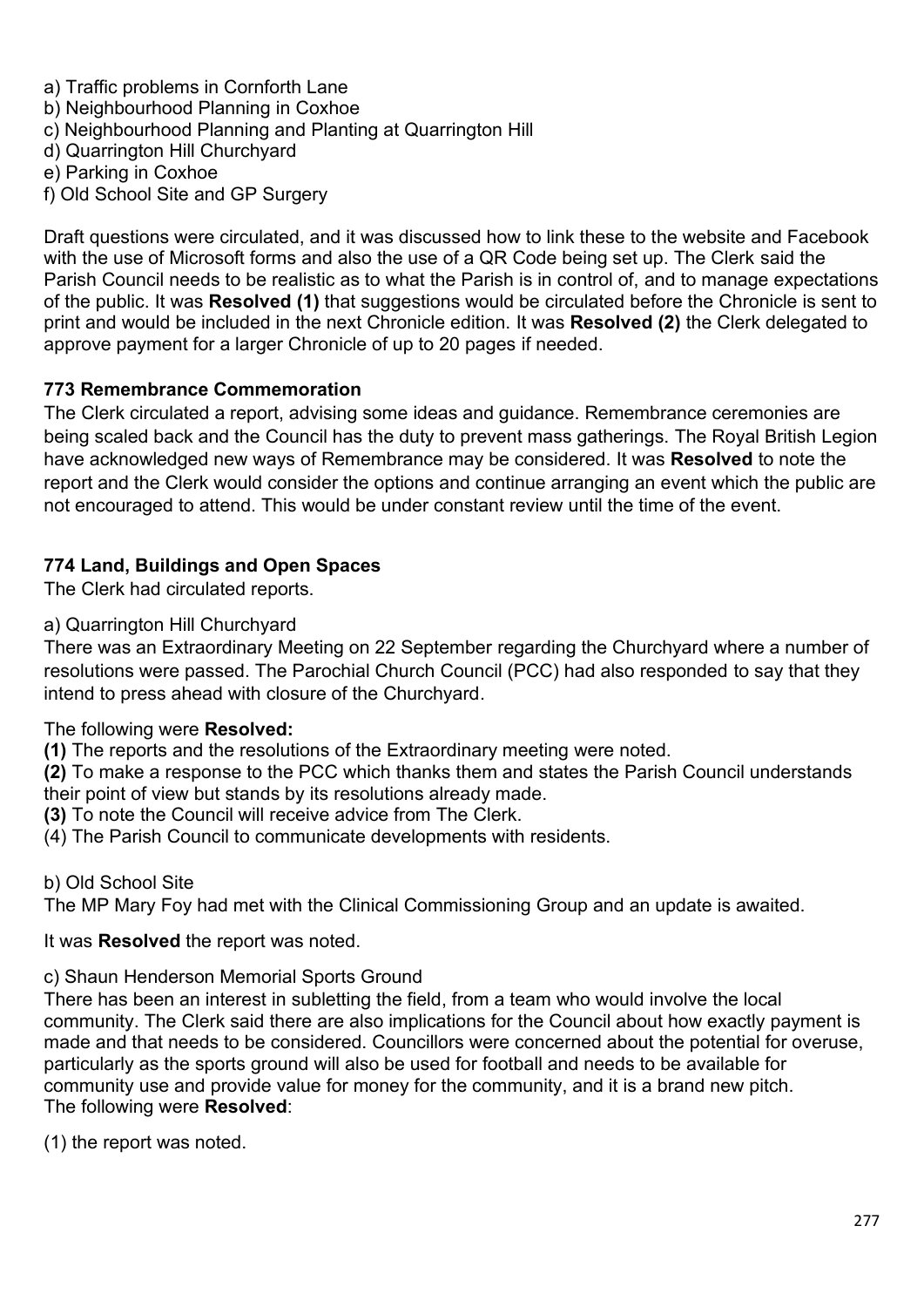(2) the Council would be interested in a team which would involve the local community being able to book out the facility, and would consider committing to this for a five year period.

(3) the Clerk to advise the interested party of the Council's views and make further explorations.

(4) a very small socially distanced launch can be arranged when possible to confirm the change of name and refurbishment of the pavilion, and a larger public event to be arranged in the future when possible.

d) Quarrington Hill Village Green

A request has been made to plant two cherry trees on the Village Green as two others have died. It was **Resolved** to approve the Clerk to arrange this with Councillor Armstrong.

## **775 Community Reports**

a) Quarrington Hill Community Centre No report b) Coxhoe Village Hall No report c) Active Life at Coxhoe No Report was received. Councillor Lavelle said the centre is open and going well with membership numbers still increasing. d) Coxhoe History Group No Report e) Coxhoe Community Report Report was circulated and discussed

It was **Resolved** to note reports and to continue requesting reports from the five organisations.

The following items were classified as being of a confidential nature in accordance with section 1(2) of the Public Bodies (Admission to Meetings) Act 1960. At this point of the agenda it was **Resolved (5)** that all members of the press and public were asked to leave the meeting.

## **776 Land Acquisition**

The Clerk circulated reports with the agenda.

a) Update on actions from June Meeting

The Clerk advised that there has been no progress on potential land acquisition since the June meeting.

It was **Resolved** the report was noted.

At 8.30pm the Chair requested members' agreement, as per Standing Order 3(v), to extend the meeting beyond the standard 2-hour period. **Resolved (5)** that Standing Order 3(v) be invoked and the meeting continue.

b) Land adjacent to Quarrington Hill Community Centre

The Clerk's report said that Durham County Council are still investigating transfer of this asset to the Parish Council.

The following were **Resolved**: